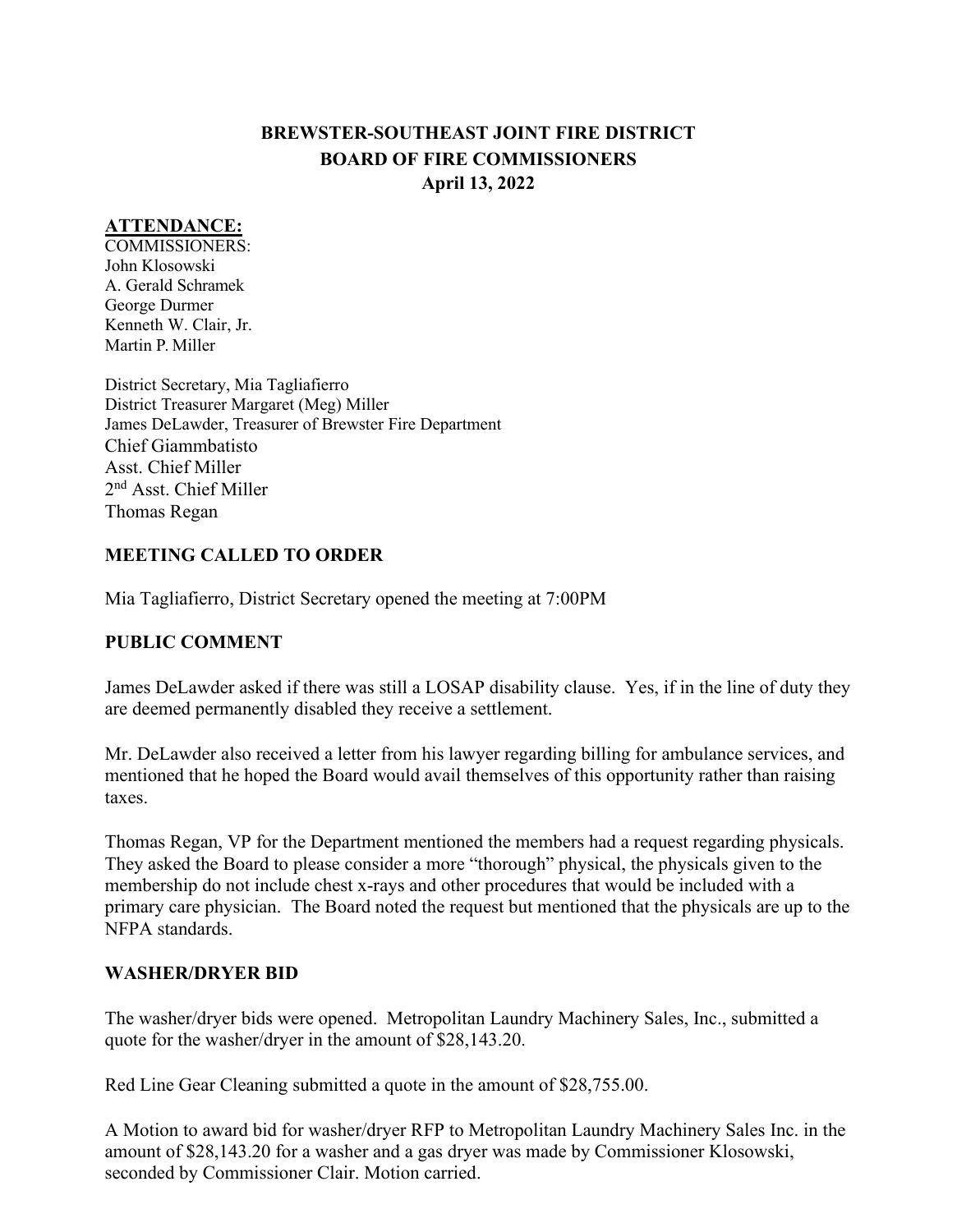### **MEETING MINUTES**

A motion to approve the minutes was made by Commissioner Clair Seconded by Commissioner Miller Motion carried.

#### **CORRESPONDENCE**

All correspondence was read aloud by District Secretary.

### **DISCUSSION REGARDING NEW LAW ALLOWING FIRE DISTRICTS TO BILL FOR EMS SERVICES**

Commissioner Schramek added this to the agenda to discuss the new law allowing billing for EMS services. He would like the Board to consider this when doing RFP for ambulance services.

### **COMPUTER/COMMUNICATIONS/RADIOS**

Commissioner Miller presented a quote from Winslow Technology for replacement of Red Alert kiosks for a wall mounted system, fingerprint scanner and fob readers.

Commissioner Miller also suggested purchasing one large screen to see all camera systems and an additional terminal and screen for IMR display for Chiefs' office.

A motion to purchase 3 Red Alert kiosk systems from Winslow Technology in the amount of \$6,303.00, as well as a replacement monitor for \$237.00 and a laptop for the training captain for \$1,581.00 was made by Commissioner Miller, seconded by Commissioner Clair. Motion carried.

Brief discussion regarding radios

Commissioner Clair reported that the engineer said siren needs to be mounted on a substantial structure and conform to the Town code.

Commissioner Miller mentioned that the structure of the floor at the main house is in bad shape. Discussion regarding possible fix for sink holes outside of main house.

### **FACILITIES**

A motion to approve quote from Dutchess Overhead Doors in the amount of \$3,121.00 for new panels was made by Commissioner Klosowski, seconded by Commissioner Schramek. Motion carried.

### **FIRE AND EMS EQUIPMENT**

2 sets of gear are needed due to damage caused by UV lighting . Brewster will come tint windows

A Motion to purchase 25 cones @ \$18.50/cone from MES on State Bid for \$462.00 made by Commissioner Miller, seconded by Commissioner Durmer. Motion carried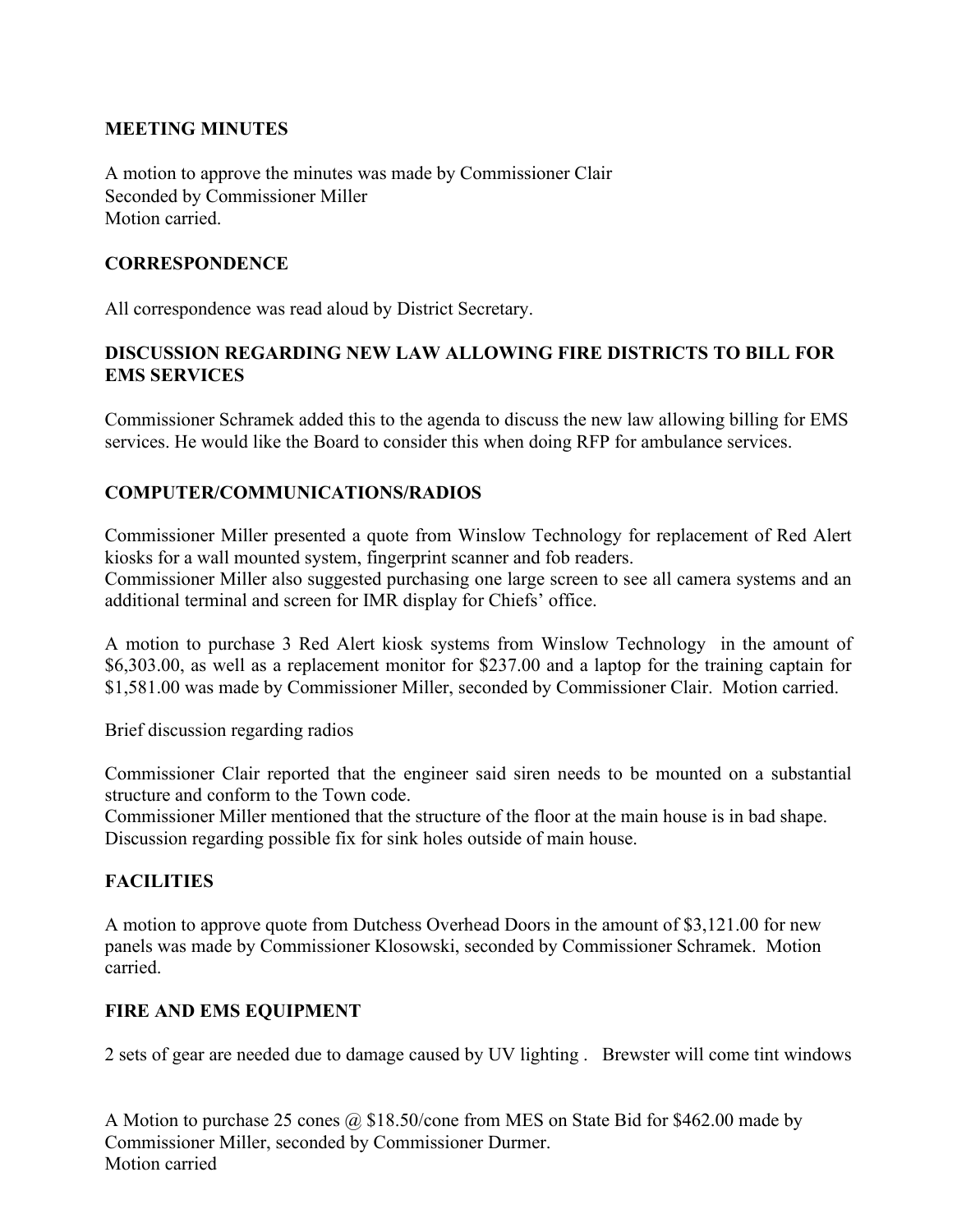### **FIRE ROADS**

Commissioner Durmer reported all is going well, only issue that he does not have access to boat ramps. He needs to get a key from DEC.

#### **FIRE PREVENTION**

Commissioner Clair reported that he is trying to move fire prevention materials and is considering purchasing a trailer since he cannot move into basement due to moisture.

### **INSURANCE CLAIMS/VFBL**

Commissioner Schramek reported that there are a number of insurance claims. Unfortunately, there was an accident with 11-1-2 due to another driver that failed to yield to the right of way. The other operator was issued a summons, and an adjuster and claim number has been assigned. Parts for 11-7-2 are being held up, but window and door can be installed by the end of the week. Commissioner Schramek also mentioned that an injured firefighter failed to submit bills to insurance company so some work needs to be done on that. Commissioner Schramek once again stressed the importance of submitting paperwork to the Board as soon as possible to avoid claims being denied by insurance company.

### **LEGAL CONTACT/REPORTS**

Discussion regarding Seagrave contract.

### **LOSAP**

Nothing to report

#### **OSHA MANDATES**

All Osha mandates are up to date.

#### **VEHICLE MAINTENANCE**

| <b>Vehicle</b> | $B$ eginning<br>Mileage | Ending Mileage | Total Monthly<br>Mileage | <b>Work Performed</b> |
|----------------|-------------------------|----------------|--------------------------|-----------------------|
| $ 11 - 1 - 1 $ | 48835                   | 49467          | 632                      |                       |
| $11 - 1 - 2$   | 51702                   | 52324          | 622                      |                       |
| $11 - 1 - 3$   | 71287                   | 71790          | 503                      |                       |

Motion to purchase 6 tires for 11-6-1 for total of \$4,178.00 state bid was made by Commissioner Clair, seconded by Commissioner Schramek. Motion carried.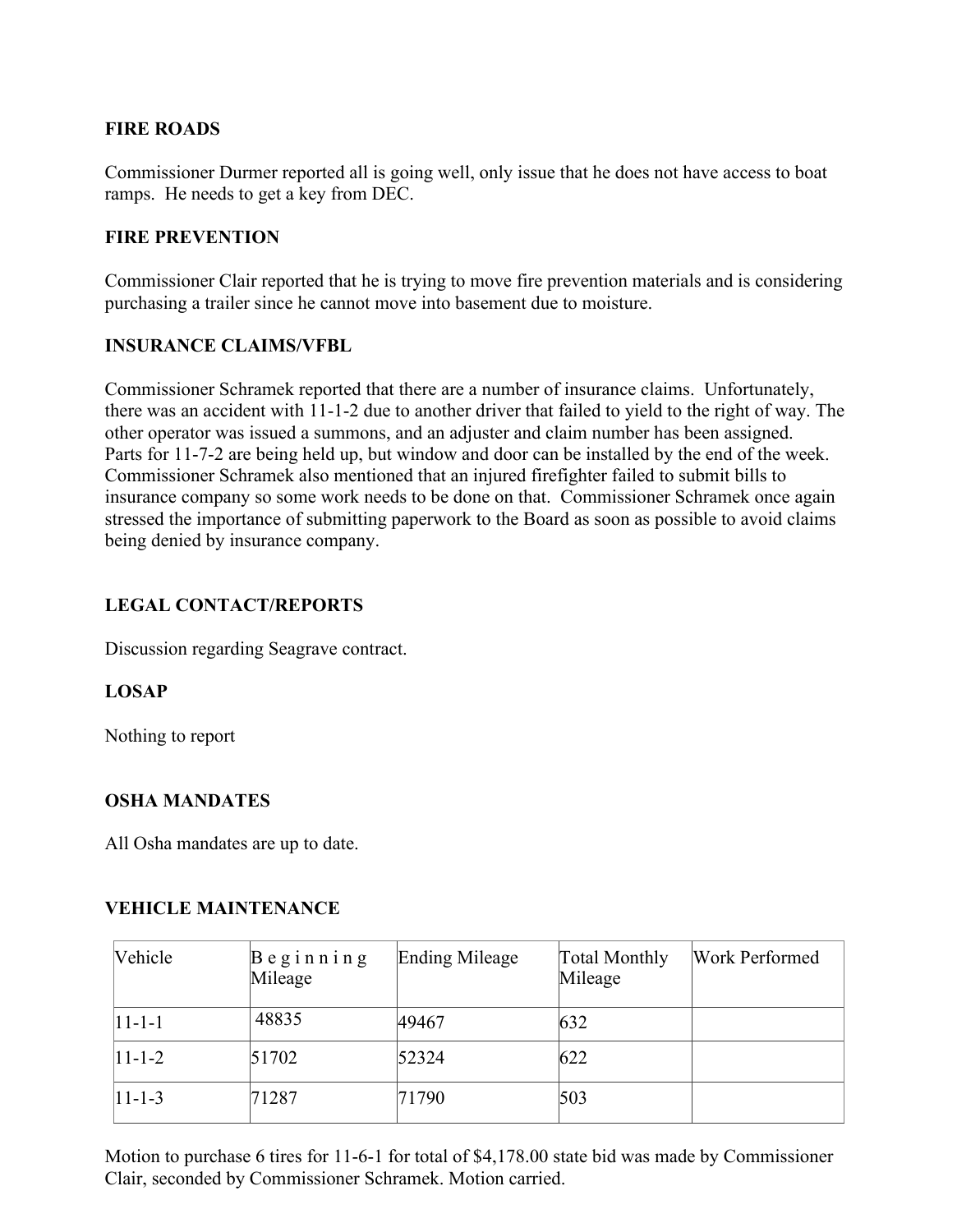# **RECRUITMENT AND RETENTION**

Progress

# **CHIEF'S REPORT**

Last month the ladder prop for base was approved. The Aerial base plate from Somers Metal Works was \$800.00, powder coating was \$150.00.

3 water cans go out of service. A motion to purchase 3 water cans in the amount of \$555.00 by state bid was made by Commissioner Miller, seconded by Commissioner Durmer. Motion carried.

Discussion regarding UTV training. Hoping to have the UTV in service by July 4, once members are properly trained. Will get price for training.

There was an influx of requests from membership regarding dark blue work shirts. The Chiefs were told to ask the Department to purchase them. Discussion re old equipment donations

Discussion regarding Jotform. It is an app based program currently used for paid EMS for check sheets. The program automates forms and allows you to do it online and submit them. The Chiefs have requested the Board purchase a paid plan not to exceed \$1,200 annually for use of creating online forms.

Motion to approve purchase of Jotform gold plan, not to exceed \$1,200 annually, made by Commissioner Schramek, seconded by Commissioner Miller. Motion carried.

### **PAID EMS**

Nothing to report

### **FUTURE CAPITAL PROJECTS**

Commissioner Schramek said that Mayor Schoenig will release Markel park to Putnam County, and the County will release to Village of Brewster. Within next few months we can start doing test drills on property

Will look into referendum for public consumption / probably March of next year

### **NEW APPARATUS**

Previously discussed

### **TRAINING AND TRAVEL**

Nothing to report